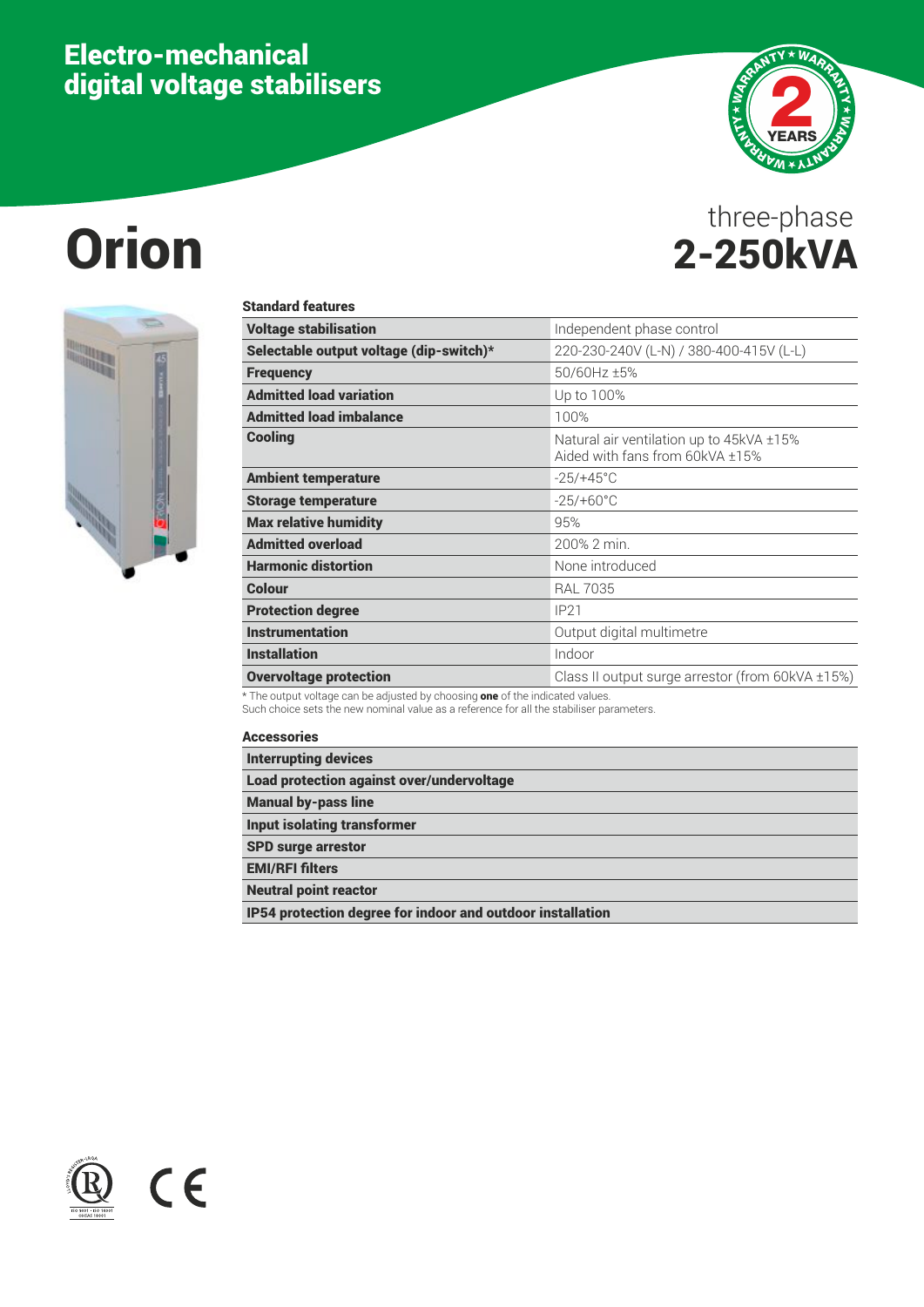#### Rating in relation to the input variation percentage

| ±15% | ±20%           | ±25%           | ±30%           | +15%/-25%      | +15%/-35%      | +15%/-45%      |
|------|----------------|----------------|----------------|----------------|----------------|----------------|
| 5    | $\overline{4}$ | 3              | $\overline{2}$ | $\overline{4}$ | 3              | $\overline{2}$ |
| 10   | $\overline{7}$ | $\overline{4}$ | 3              | $\overline{7}$ | $\overline{4}$ | 3              |
| 15   | 10             | $\overline{7}$ | $\overline{4}$ | 10             | $\overline{7}$ | $\overline{4}$ |
| 20   | 15             | 10             | $\overline{7}$ | 15             | 10             | $\overline{7}$ |
| 30   | 20             | 15             | 10             | 20             | 15             | 10             |
| 45   | 30             | 20             | 15             | 30             | 20             | 15             |
| 60   | 45             | 30             | 20             | 45             | 30             | 20             |
| 80   | 60             | 45             | 30             | 60             | 45             | 30             |
| 105  | 80             | 60             | 45             | 80             | 60             | 45             |
| 135  | 105            | 80             | 60             | 105            | 80             | 60             |
| 150  | 120            | 90             | 80             | n.d.           | n.d.           | n.d.           |
| 175  | 135            | 105            | 90             | n.d.           | n.d.           | n.d.           |
| 200  | 150            | 120            | 105            | n.d.           | n.d.           | n.d.           |
| 250  | 175            | 135            | 120            | n.d.           | n.d.           | n.d.           |

**Orion** stabilisers are available for different ranges of input voltage fluctuation.

Standard models offer a **double input connection** so that with the same unit two different input variations (±1 5%/±20% or ±25%/±30%) can be dealt with.

The output voltage regulation is performed *independently on each phase* (stabilization of each phaseto-neutral voltage).

Orion stabilisers are used with three-phase loads and single-phase loads with 100% current imbalance across the phases and asymmetrical mains voltage.

For the correct operation, Orion voltage stabilisers require the **neutral wire presence**. Operation without neutral wire connection is achievable by adding a device able to generate it (D/Yn isolating transformer or neutral point reactor).

An automatic circuit breaker is mounted on the regulation circuit to protect against overload and short circuit on the voltage regulator, whilst the auxiliary circuit is protected by fuses.

The instrumentation consists of a **multi-task digital line analyser**. Such instrument is able to provide with information regarding the voltage stabiliser output parametres, such as phase and linked voltage, current, power factor, active power, apparent power, reactive power, etc..

The alarms (min/max output voltage, gearmotor lock, internal overheating, regulator overload) are recognizable by means of LEDs on the control card.

Voltage control and stabilisation, performed on the true RMS value, are managed by the digital microprocessor.

Each phase of every stabiliser belonging to this range is controlled by the **same control board** used on Vega and Antares models, thus simplifying maintenance operations and spare parts storage. Up to 45kVA, the stabilisers are equipped with wheels for easy handling.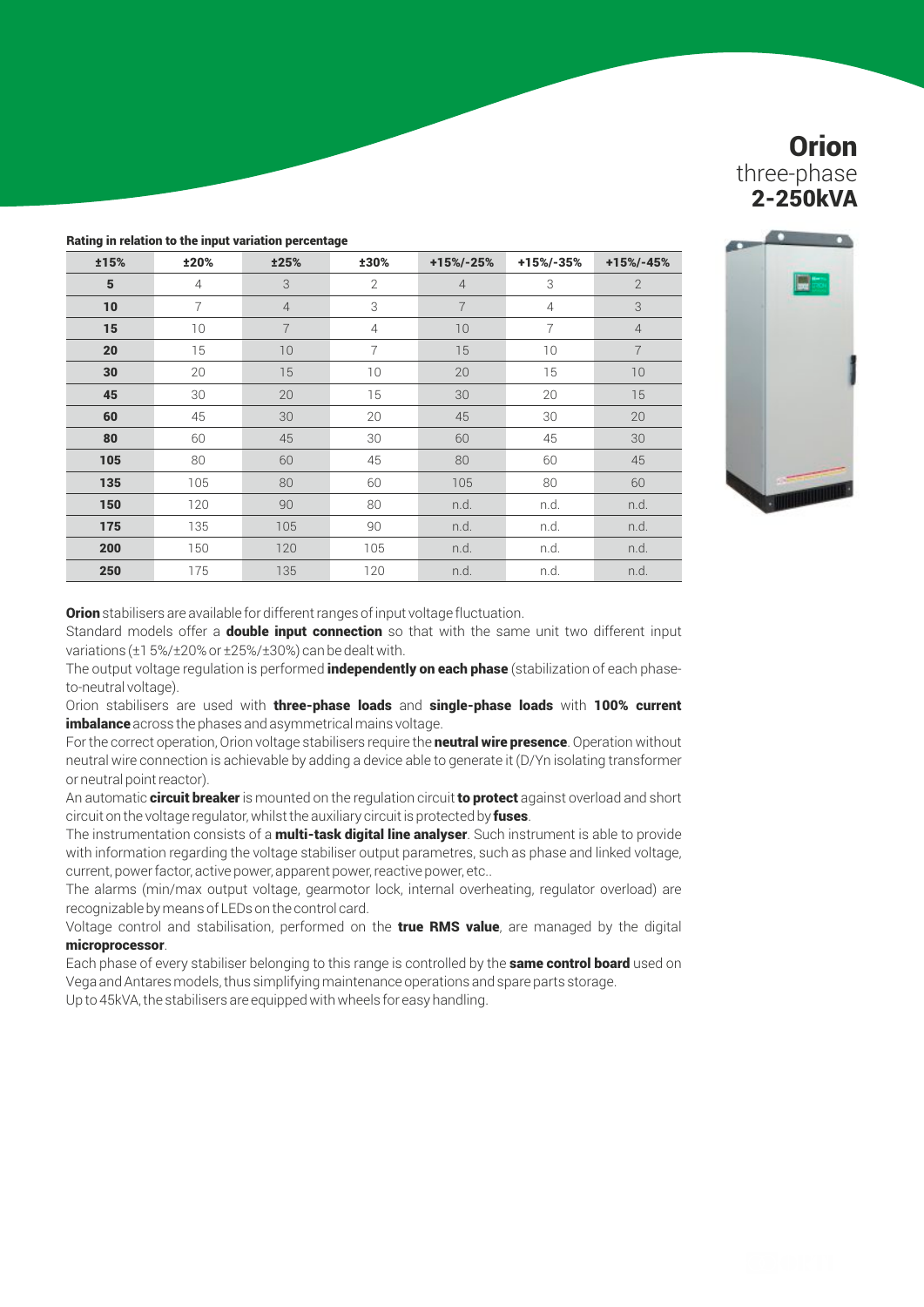



#### Wide range

– symmetrical: ±15%, ±20%, ±25%, ±30% (other on request) – asyimmetrical: +15%/-25%, +15%/-35%, +15%/-45% (other on request) Output voltage accuracy: **±0.5%**.



#### **Technology**

Control and stabilisation, performed on the true RMS value, are based on a digital microprocessor operating with a software specifically developed. Independent regulation on each phase.



# Long life

System voltage regulator with **rollers** (without brushes, which are subject to heavy wear & tear).



#### Protection

The voltage regulator is protected by a **circuit breaker** with magneto thermal release. The auxiliary circuit is protected by **fuses**. Overvoltage protection: Class II output surge arrestor.



#### Instrumentation

**Multi-task digital analyser** mounted on the front panel (linked and phase voltage current, frequency, power factor, active power, reactive power, apparent power etc.).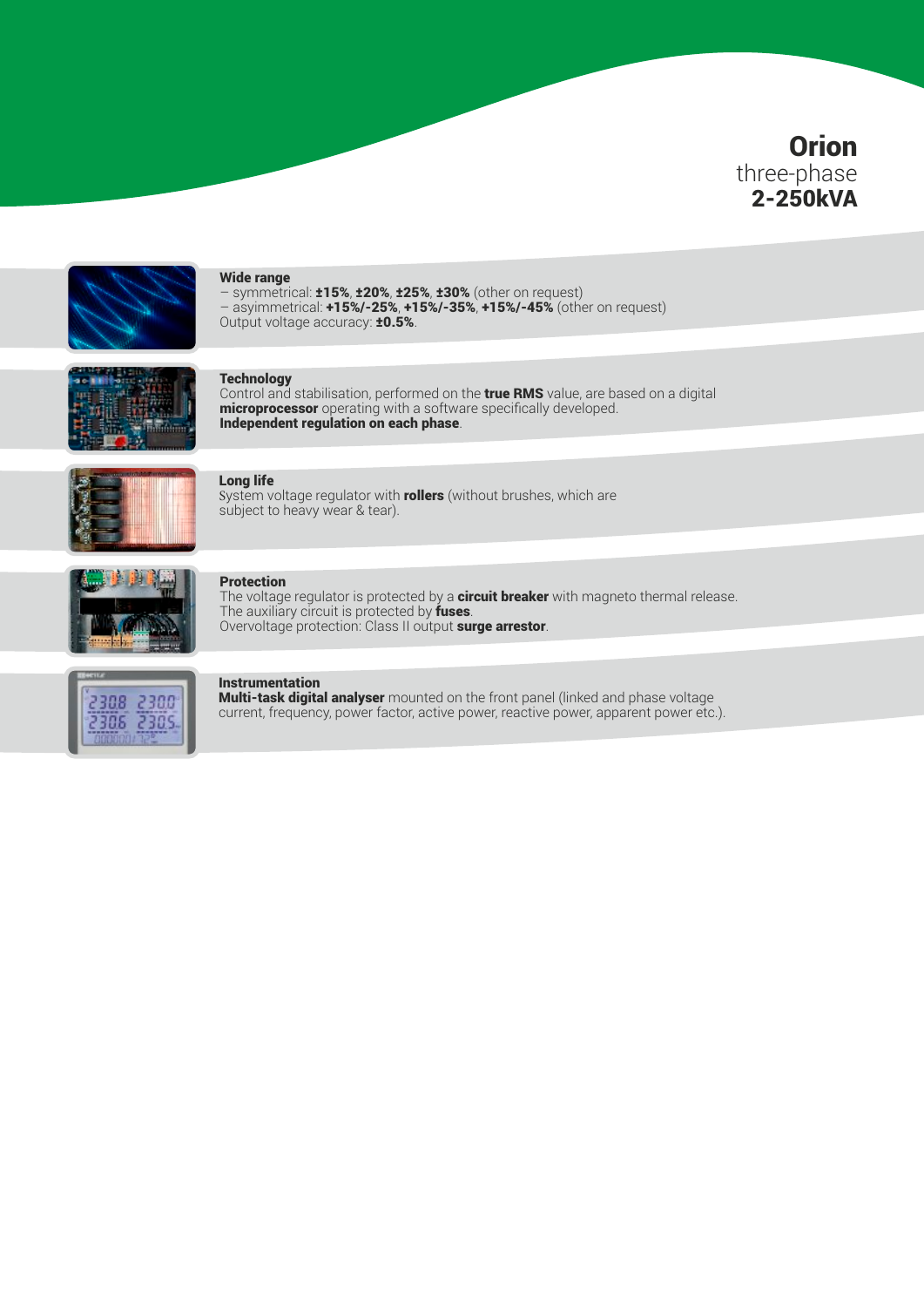| <b>Type</b>                                                                                                         |                                               |                |                           |                             |                            |                          |                   |                     |         |        |
|---------------------------------------------------------------------------------------------------------------------|-----------------------------------------------|----------------|---------------------------|-----------------------------|----------------------------|--------------------------|-------------------|---------------------|---------|--------|
|                                                                                                                     | variation<br>voltage<br>range<br><b>Input</b> | Rating         | Input<br>voltage<br>range | Maximum<br>input<br>current | Output<br>voltage<br>±0.5% | current<br><b>Output</b> | <b>Efficiency</b> | Speed<br>regulation | Cabinet | Weight |
|                                                                                                                     | [%]                                           | [kVA]          | [V]                       | $[{\mathsf A}]$             | $[V]$                      | $[A]$                    | $[\%]$            | [ms/V]              | Type    | [kq]   |
| Input voltage variation range $\pm 20\%/15\%$ (the values listed in the table are referred to 400V nominal voltage) |                                               |                |                           |                             |                            |                          |                   |                     |         |        |
| $4 - 20$                                                                                                            | ±20                                           | $\overline{4}$ | 320-480                   | 7.3                         | 400                        | 5.8                      | >96               | 12                  | 22      | 90     |
| $5 - 15$                                                                                                            | ±15                                           | 5              | 340-460                   | 8.5                         |                            | 7.2                      |                   | 16                  |         |        |
| $7 - 20$                                                                                                            | ±20                                           | $\overline{7}$ | 320-480                   | 13                          | 400                        | 10                       | >96               | 12                  | 22      | 96     |
| $10 - 15$                                                                                                           | ±15                                           | 10             | 340-460                   | 16                          |                            | 14                       |                   | 16                  |         |        |
| $10 - 20$                                                                                                           | ±20                                           | 10             | 320-480                   | 17                          | 400                        | 14                       | >96               | 12                  | 22      | 110    |
| $15 - 15$                                                                                                           | ±15                                           | 15             | 340-460                   | 25                          |                            | 21                       |                   | 16                  |         |        |
| $15 - 20$                                                                                                           | ±20                                           | 15             | 320-480                   | 26                          | 400                        | 21                       | >98               | 12                  | 23      | 155    |
| $20 - 15$                                                                                                           | ±15                                           | 20             | 340-460                   | 34                          |                            | 29                       |                   | 16                  |         |        |
| $20 - 20$                                                                                                           | ±20                                           | 20             | $320 - 480$               | 36                          | 400                        | 29                       | >98               | 12                  | 23      | 180    |
| $30 - 15$                                                                                                           | ±15                                           | 30             | 340-460                   | 51                          |                            | 43                       |                   | 16                  |         |        |
| $30 - 20$                                                                                                           | ±20                                           | 30             | 320-480                   | 54                          | 400                        | 43                       | >98               | 12                  | 23      | 200    |
| $45 - 15$                                                                                                           | ±15                                           | 45             | 340-460                   | 76                          |                            | 65                       |                   | 16                  |         |        |
| $45 - 20$                                                                                                           | ±20                                           | 45             | 320-480                   | 81                          | 400                        | 65                       | >98               | 12                  | 31      | 310    |
| $60 - 15$                                                                                                           | ±15                                           | 60             | 340-460                   | 102                         |                            | 87                       |                   | 16                  |         |        |
| $60 - 20$                                                                                                           | ±20                                           | 60             | 320-480                   | 109                         | 400                        | 86                       | >98               | 12                  | 40      | 430    |
| $80 - 15$                                                                                                           | ±15                                           | 80             | 340-460                   | 136                         |                            | 116                      |                   | 16                  |         |        |
| $80 - 20$                                                                                                           | ±20                                           | 80             | 320-480                   | 145                         | 400                        | 116                      | >98               | 12                  | 51      | 490    |
| $105 - 15$                                                                                                          | ±15                                           | 105            | 340-460                   | 179                         |                            | 152                      |                   | 16                  |         |        |
| 105-20                                                                                                              | ±20                                           | 105            | 320-480                   | 190                         | 400                        | 152                      | >98               | 12                  | 51      | 580    |
| $135 - 15$                                                                                                          | ±15                                           | 135            | 340-460                   | 230                         |                            | 195                      |                   | 16                  |         |        |
| 120-20                                                                                                              | ±20                                           | 120            | 320-480                   | 217                         | 400                        | 174                      | >98               | $\overline{12}$     | 55      | 710    |
| 150-15                                                                                                              | ±15                                           | 150            | 340-460                   | 255                         |                            | 217                      |                   | 16                  |         |        |
| 135-20                                                                                                              | ±20                                           | 135            | 320-480                   | 244                         | 400                        | 195                      | >98               | 12                  | 55      | 850    |
| $175 - 15$                                                                                                          | ±15                                           | 175            | 340-460                   | 298                         |                            | 253                      |                   | 16                  |         |        |
| 150-20                                                                                                              | ±20                                           | 150            | 320-480                   | 271                         | 400                        | 217                      | >98               | 12                  | 55      | 910    |
| $200 - 15$                                                                                                          | ±15                                           | 200            | 340-460                   | 340                         |                            | 289                      |                   | 16                  |         |        |
| 175-20                                                                                                              | ±20                                           | 175            | 320-480                   | 316                         | 400                        | 253                      | >98               | 12                  | 55      | 950    |
| $250 - 15$                                                                                                          | ±15                                           | 250            | 340-460                   | 425                         |                            | 361                      |                   | 16                  |         |        |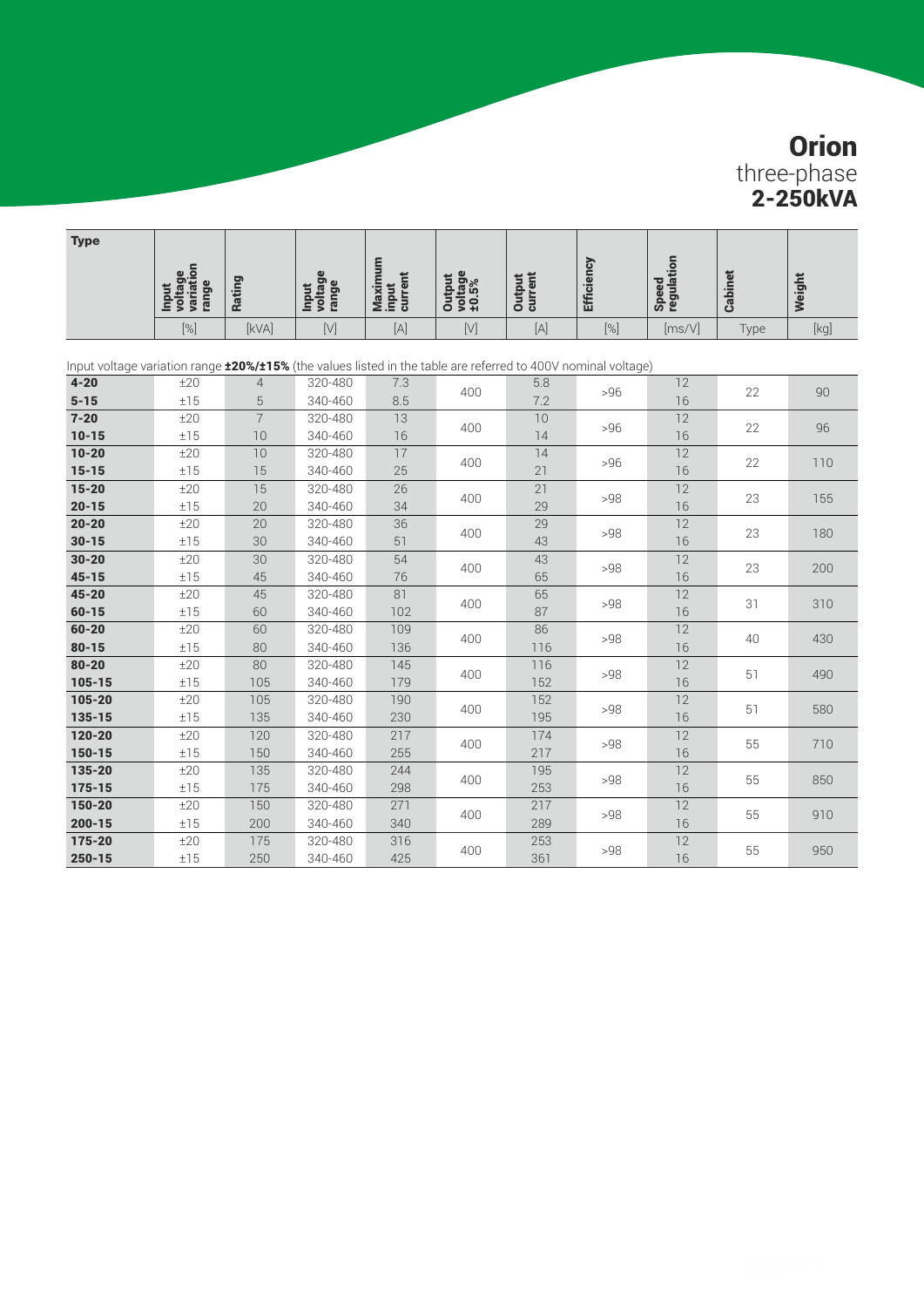| <b>Type</b>                                                                                                   |                                               |                |                           |                             |                            |                          |                   |                     |         |        |
|---------------------------------------------------------------------------------------------------------------|-----------------------------------------------|----------------|---------------------------|-----------------------------|----------------------------|--------------------------|-------------------|---------------------|---------|--------|
|                                                                                                               | voltage<br>variation<br>range<br><b>Input</b> | <b>Rating</b>  | Input<br>voltage<br>range | Maximum<br>input<br>current | Output<br>voltage<br>±0.5% | <b>Output</b><br>current | <b>Efficiency</b> | Speed<br>regulation | Cabinet | Weight |
|                                                                                                               | $[\%]$                                        | [kVA]          | $[ \vee ]$                | $[{\mathsf A}]$             | $[ \vee ]$                 | $[{\mathsf A}]$          | $[\%]$            | [ms/V]              | Type    | [kg]   |
| Input voltage variation range 130%/125% (the values listed in the table are referred to 400V nominal voltage) |                                               |                |                           |                             |                            |                          |                   |                     |         |        |
| $2 - 30$                                                                                                      | ±30                                           | $\overline{2}$ | 280-520                   | 4.1                         | 400                        | 2.9                      | >96               | 8                   | 22      | 90     |
| $3 - 25$                                                                                                      | ±25                                           | 3              | 300-500                   | 5.7                         |                            | 4.3                      |                   | 10                  |         |        |
| $3 - 30$                                                                                                      | ±30                                           | 3              | 280-520                   | 6.1                         | 400                        | 4.3                      | >96               | 8                   | 22      | 96     |
| $4 - 25$                                                                                                      | ±25                                           | $\overline{4}$ | 300-500                   | 7.7                         |                            | 5.8                      |                   | 10                  |         |        |
| $4 - 30$                                                                                                      | ±30                                           | $\overline{4}$ | 280-520                   | 8.3                         | 400                        | 5.8                      | >96               | 8                   | 22      | 110    |
| $7 - 25$                                                                                                      | ±25                                           | $\overline{7}$ | 300-500                   | 13                          |                            | 10                       |                   | 10                  |         |        |
| $7 - 30$                                                                                                      | ±30                                           | $\overline{7}$ | 280-520                   | 14                          | 400                        | 10                       | >98               | 8                   | 23      | 155    |
| $10 - 25$                                                                                                     | ±25                                           | 10             | 300-500                   | 19                          |                            | 14                       |                   | 10                  |         |        |
| $10 - 30$                                                                                                     | ±30                                           | 10             | 280-520                   | 20                          | 400                        | 14                       | >98               | 8                   | 23      | 180    |
| $15 - 25$                                                                                                     | ±25                                           | 15             | 300-500                   | 29                          |                            | 22                       |                   | 10                  |         |        |
| $15 - 30$                                                                                                     | ±30                                           | 15             | 280-520                   | 31                          | 400                        | 22                       | >98               | 8                   | 23      | 200    |
| $20 - 25$                                                                                                     | ±25                                           | 20             | 300-500                   | 39                          |                            | 29                       |                   | 10                  |         |        |
| $20 - 30$                                                                                                     | ±30                                           | 20             | 280-520                   | 41                          | 400                        | 29                       | >98               | 8                   | 31      | 310    |
| $30 - 25$                                                                                                     | ±25                                           | 30             | 300-500                   | 57                          |                            | 43                       |                   | 10                  |         |        |
| $30 - 30$                                                                                                     | ±30                                           | 30             | 280-520                   | 61                          | 400                        | 43                       | >98               | 8                   | 40      | 430    |
| $45 - 25$                                                                                                     | ±25                                           | 45             | 300-500                   | 86                          |                            | 65                       |                   | 10                  |         |        |
| 45-30                                                                                                         | ±30                                           | 45             | 280-520                   | 93                          | 400                        | 65                       | >98               | 8                   | 51      | 490    |
| $60 - 25$                                                                                                     | ±25                                           | 60             | 300-500                   | 116                         |                            | 87                       |                   | 10                  |         |        |
| 60-30                                                                                                         | $\pm 30$                                      | 60             | 280-520                   | 124                         | 400                        | 87                       | >98               | 8                   | 51      | 580    |
| $80 - 25$                                                                                                     | ±25<br>±30                                    | 80             | 300-500                   | 155                         |                            | 116                      |                   | 10                  |         |        |
| $80 - 30$                                                                                                     |                                               | 80             | 280-520                   | 165                         | 400                        | 116                      | >98               | 8                   | 55      | 710    |
| $90 - 25$                                                                                                     | ±25                                           | 90             | 300-500                   | 173                         |                            | 130                      |                   | 10                  |         |        |
| $90 - 30$<br>105-25                                                                                           | ±30<br>±25                                    | 90<br>105      | 280-520<br>300-500        | 185                         | 400                        | 130<br>152               | >98               | 8                   | 55      | 850    |
| 105-30                                                                                                        | ±30                                           | 105            | 280-520                   | 203<br>217                  |                            | 152                      |                   | 10<br>8             |         |        |
| $120 - 25$                                                                                                    | ±25                                           |                | 300-500                   |                             | 400                        | 173                      | >98               |                     | 55      | 910    |
| 120-30                                                                                                        | ±30                                           | 120<br>120     | 280-520                   | 231<br>247                  |                            | 173                      |                   | 10<br>8             |         |        |
| 135-25                                                                                                        | ±25                                           | 135            | 300-500                   | 260                         | 400                        | 195                      | >98               | 10                  | 55      | 950    |
|                                                                                                               |                                               |                |                           |                             |                            |                          |                   |                     |         |        |